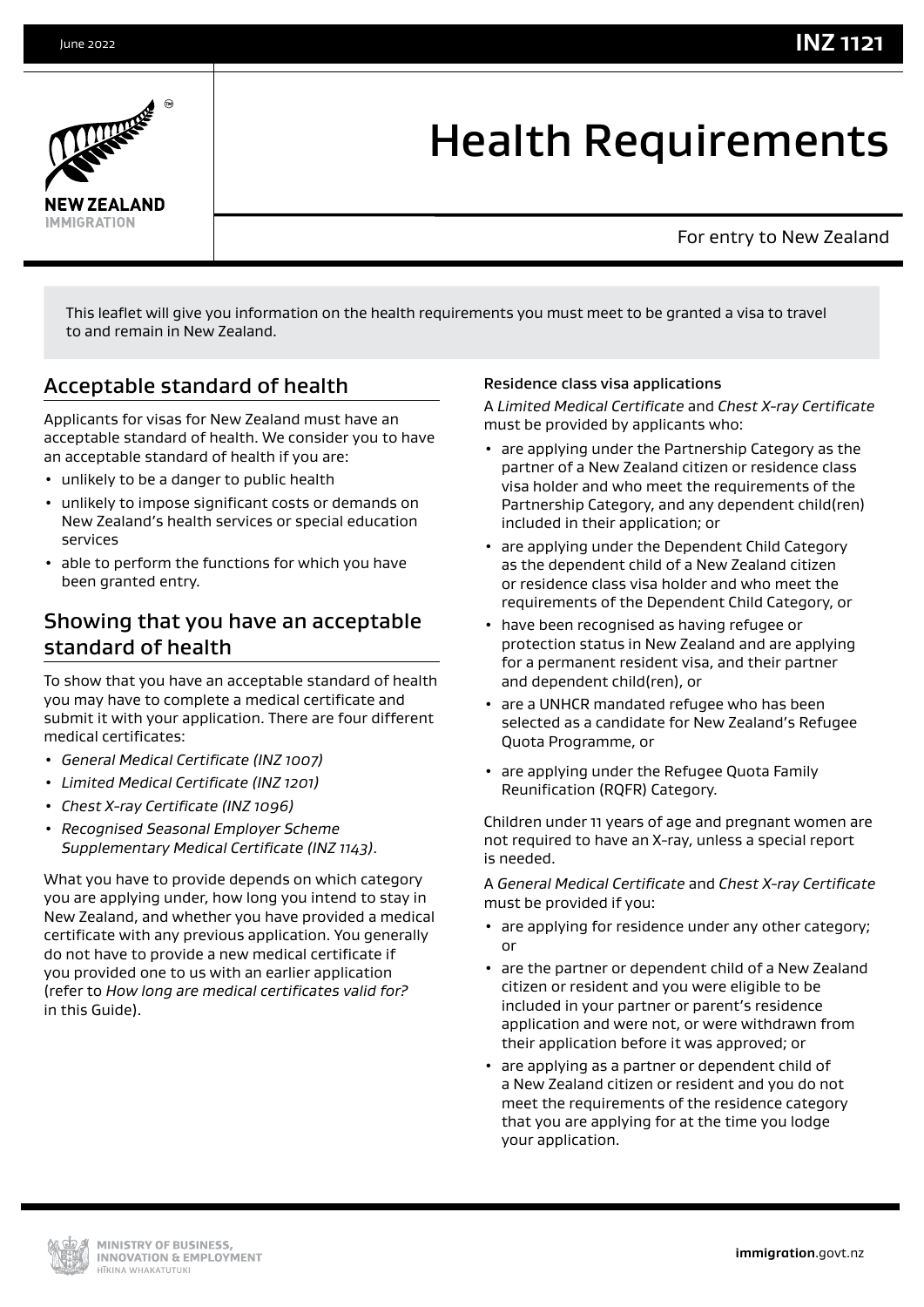Children under 11 years of age and pregnant women are not required to have an X-ray, unless a special report is needed.

For most residence category applications, you must provide your medical certificate(s) as part of your application.

However, if you apply under the Skilled Migrant Category, Investor 2 Category, Parent Category, Refugee Family Support Category, Samoan Quota, or Pacific Access Category, you have to submit an Expression of Interest or a registration before you provide a residence application. If you are invited to apply for residence, each family member included in the application must provide a medical and chest X-ray certificate as part of your application.

### Temporary entry class visa applications

Temporary entry class visas include work, student, visitor, working holiday, military, diplomatic, consular, or official visa, limited visa applications and visas related to the Antarctic Treaty.

Whether you need to provide a medical certificate depends on the type of temporary entry class visa you are applying for, whether you have provided one with a previous application, and how long you intend to stay in New Zealand (if you are already in New Zealand, this includes time you have already spent here).

### Standard requirements for temporary entry class visa applications

Unless requested by an immigration officer, medical and chest X-ray certificates do not need to be provided if you:

- intend to be in New Zealand for less than six months, or
- are applying for a Working Holidaymaker Extension visa, or
- have been recognised as a refugee or protected person in New Zealand and are eligible to apply for a permanent resident visa, or
- are applying for a military visa, diplomatic, consular or official visa.

Additionally, you generally do not have to provide a new medical certificate if you provided one to us with an earlier application (refer to *How long are medical certificates valid for?* in this Guide).

If you intend to stay in New Zealand for more than 12 months you will need to submit a medical certificate and chest X-ray certificate as part of your application:

- A *Limited Medical Certificate* and *Chest X-ray Certificate* must be provided if you are applying for a temporary entry class visa as:
	- the partner of a New Zealand citizen or residence class visa holder; or
	- the dependent child of a New Zealand citizen or residence class visa holder; and
	- you meet the criteria for residence as either the partner or dependent child of a New Zealand citizen or residence class visa holder.
- A *General Medical Certificate* and *Chest X-ray Certificate* must be provided if you are applying for any other type of temporary entry class visa with an intended stay of more than 12 months.

Children under 11 years of age and pregnant women are not required to have an X-ray, unless a special report is needed.

If you intend to stay in New Zealand for more than six months but not longer than 12 months, you may need to provide a *Chest X-ray Certificate*. Whether you need to provide this certificate depends on whether you are from a place that is not on the list below, or you have visited a place that is not on the list.

#### Student visa applications

#### *Fee paying foreign students (excluding MFAT funded New Zealand scholarship students)*

You do not ordinarily need to provide a medical certificate unless the *Student Visa Application (INZ 1012)* or *Student Visa Guide (INZ 1013)* indicate that your circumstances require you to provide a medical certificate.

You only need to provide a chest X-ray certificate if you intend to be in New Zealand for more than six months; and:

- you hold a passport from a place that is not on the list of low incidence tuberculosis (TB) countries (see the table included in this Guide); or
- you have spent a combined total of three months or more in the last five years in any one or more places not on the list of low incidence TB countries, or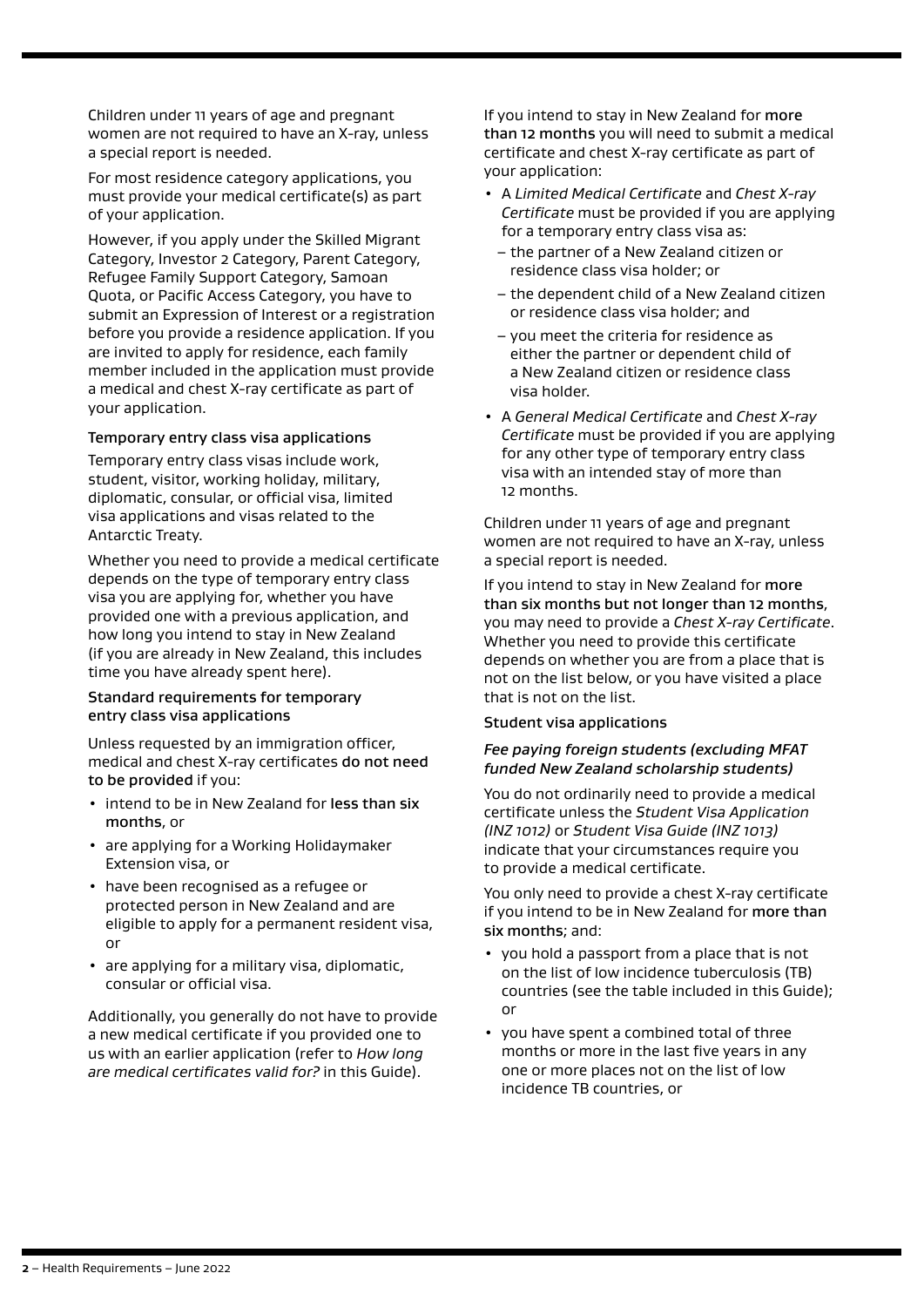- you have provided a chest X-ray certificate with a previous application but have since spent six consecutive months in any one or more places not on the list of low incidence TB countries; or
- the *Student Visa Application (INZ 1012)* or *Student Visa Guide (INZ 1013)* indicate that your circumstances require you to provide a chest X-ray certificate.

### *Domestic students (including exchange, PhD and MFAT funded New Zealand scholarship students)*

The standard health requirements for temporary entry class visa applicants regarding the provision of medical and chest X-ray certificates apply to you.

### Entrepreneur Work Visa Category, Work to Residence Category, Temporary Retirement Category, Parent and Grandparent Visitor Visa and Global Impact Visa.

If you are applying for one of these visa types, each family member included in your application must submit a *General Medical Certificate* and *Chest X-ray Certificate* as part of your application. If you go on to apply for residence you may need to submit further medical certificates (refer to *How long are medical certificates valid for?* in this Guide).

### Recognised Seasonal Employer limited visa applicants

You should refer to the *Application to Work for a Recognised Seasonal Employer (INZ 1142)* form and the *Guide to Working for a Recognised Seasonal Employer (INZ 1144)* for further information about the applicable health requirements for this visa type.

#### **COUNTRIES, AREAS, AND TERRITORIES WITH A LOW INCIDENCE OF TUBERCULOSIS (TB)**

| Aland Islands       | <b>Belize</b>                  |
|---------------------|--------------------------------|
| Albania             | Bermuda                        |
| American Samoa      | Bonaire                        |
| Andorra             | Bosnia and Herzegovina         |
| Anguilla            | Bouvet Island                  |
| Antarctica          | British Indian Ocean Territory |
| Antigua and Barbuda | British Virgin Islands         |
| Argentina           | <b>Bulgaria</b>                |
| Armenia             | Cabo Verde                     |
| Aruba               | Canada                         |
| Australia           | Cayman Islands                 |
| Austria             | Chile                          |
| <b>Bahamas</b>      | Christmas Island               |
| <b>Bahrain</b>      | Cocos (Keeling) Islands        |
| <b>Barbados</b>     | Colombia                       |
| Belarus             | Comoros                        |
| <b>Belgium</b>      | Cook Islands                   |

| Costa Rica                        | Netherlands                     |
|-----------------------------------|---------------------------------|
| Croatia                           | New Caledonia                   |
| Cuba                              | (New Zealand)                   |
| Curacao                           | Norfolk Island                  |
| Cyprus                            | North Macedonia                 |
| <b>Czech Republic</b>             | Norway                          |
| Denmark                           | Occupied Palestinian            |
|                                   | Territory                       |
| Egypt                             | Oman                            |
| Estonia                           | Panama                          |
| <b>Falkland Islands</b>           | Pitcairn Islands                |
| <b>Faroe Islands</b>              | Poland                          |
| Finland                           | Portugal                        |
| France                            | <b>Puerto Rico</b>              |
| French Guiana                     | Qatar                           |
| French Polynesia                  | Reunion                         |
| Germany                           | Saint Barthelemy                |
| Gibraltar                         | Saint Eustatius & Saba          |
| Greece                            | Saint Helena, Ascension and     |
|                                   | Tristan da Cunha                |
| Grenada                           | Saint Kitts and Nevis           |
| Guadeloupe                        | Saint Lucia                     |
| Guam                              | Saint Vincent and the           |
|                                   | Grenadines                      |
| Guatemala                         | Samoa                           |
| Guernsey                          | San Marino                      |
| <b>Heard and McDonald Islands</b> | Saudi Arabia                    |
| Honduras                          | Serbia                          |
| Hungary                           | Seychelles                      |
| Iceland                           | <b>Sint Maarten</b>             |
| Iran (Islamic Republic of)        | Slovakia                        |
| Iraq                              | Slovenia                        |
| Ireland                           | South Georgia and the South     |
|                                   | Sandwich Islands                |
| Isle of Man                       | Spain                           |
| Israel                            | Suriname                        |
| Italy                             | Svalbard and Jan Mayen          |
| Japan                             | Sweden                          |
| Jersey                            | Switzerland                     |
| Jordan                            | Syrian Arab Republic            |
| Kuwait                            | Togo                            |
| Latvia                            | Tonga                           |
| Lebanon                           | Trinidad and Tobago             |
| Liechtenstein                     | Tunisia                         |
| Lithuania                         | Turkey                          |
| Luxembourg                        | <b>Turks and Caicos</b>         |
| <b>Maldives</b>                   | <b>United Arab Emirates</b>     |
| Malta                             | United Kingdom                  |
| Martinique                        | <b>United States of America</b> |
| Mauritius                         | Uruguay                         |
| Mayotte                           | United States Virgin Islands    |
| Mexico                            | Vanuatu                         |
| Monaco                            | Vatican City                    |
| Montenegro                        | Wallis and Futuna Islands       |
|                                   |                                 |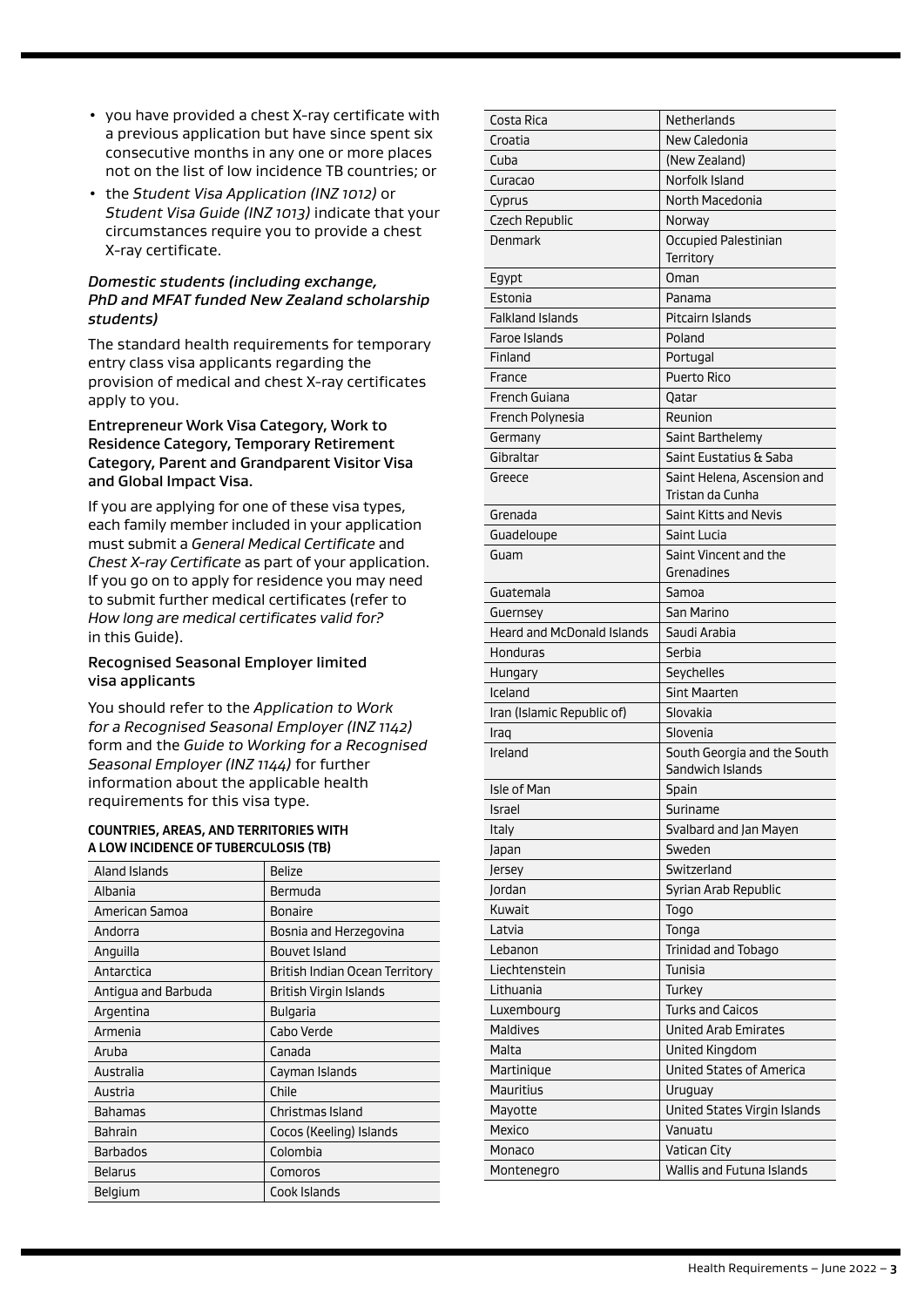If you hold a passport from a place that is not on the list, you must provide a *Chest X-ray Certificate*. (We may waive this requirement if you can satisfy an immigration officer that you have never lived or spent time in that place.)

You must provide a *Chest X-ray Certificate* if you:

- have lived in or visited a place/places not on the list above for a combined total of three months or more in the five years prior to your application, or
- have previously applied for a visa and provided a *Chest X-ray Certificate* however you have since spent six consecutive months in any one or more countries not on the list above since your previous application.
	- *Example you hold a British passport and you live in the United Kingdom, which is on the list above. However, in the last five years, you spent five weeks in Thailand and eight weeks in Fiji.*

*Thailand and Fiji are not on the list, therefore you have spent a total of at least three months in a place which is not on the list. You must complete a* Chest X-ray Certificate*.*

*Example you hold a Chinese passport and you live in China. You have previously spent twelve months in New Zealand as the holder of a student visa. You provided a* Chest X-ray Certificate *with your previous application, which was dated less than 36 months ago. However, since your previous application you have spent six months in China. China is not on the list. You must complete a* Chest X-ray Certificate*.* 

# Where do I go for a medical examination?

In New Zealand and most other countries, we have a panel of medical physicians or clinics which you must use for your medical examination. We call these 'panel physicians'. Visit our website to find out if you need to see a panel physician for your examination – and where they are located – [www.immigration.govt.nz/](http://onlineservices.immigration.govt.nz/migrant/stream/work/skilledmigrant/LinkAdministration/ToolboxLinks/paneldoctors.htm?level=1) [paneldoctors](http://onlineservices.immigration.govt.nz/migrant/stream/work/skilledmigrant/LinkAdministration/ToolboxLinks/paneldoctors.htm?level=1)

# How long are medical certificates valid for?

A *General Medical Certificate*, *Limited Medical Certificate*, or a *Chest X-ray Certificate* (and associated reports) must be less than three months old at the time you lodge your application.

Generally, medical and chest X-ray certificates provided to us will be valid for three years. If you have lodged another application with us recently, and you provided a medical and/or chest X-ray certificate with your previous application, you may not have to submit another certificate(s). The medical and chest X-ray certificate(s) that you previously provided must be less than three years old, and you must have previously been assessed as having an acceptable standard of health based on those certificates.

However, new medical and/or chest X-ray certificates less than three months old must be provided at the time you lodge your application if:

- *Chest X-ray Certificate*: you have spent six consecutive months since your *Chest X-ray Certificate* was issued in any one or more countries that do not appear on the list of low-incidence TB countries, or
- *General Medical Certificate*: you provided a *Limited Medical Certificate* with your previous application but you are no longer the partner or dependent child of a New Zealand citizen or residence class visa holder, or a recognised refugee or protected person, or
- an immigration officer requires you to provide them.

You must also provide a *Chest X-ray Certificate* and tests specified in the *General Medical Certificate*, if you did not provide this information with your previous medical certificate because of your age, or because you were pregnant, and these exemptions no longer apply.

# Submitting your medical certificates to Immigration New Zealand

Immigration New Zealand panel physicians will complete your health examination and record the results in eMedical where it is available. eMedical is an online immigration health processing system which enables physicians to submit your completed medical certificates directly to Immigration New Zealand. You can find out more about eMedical and the information that you need to know before attending your appointment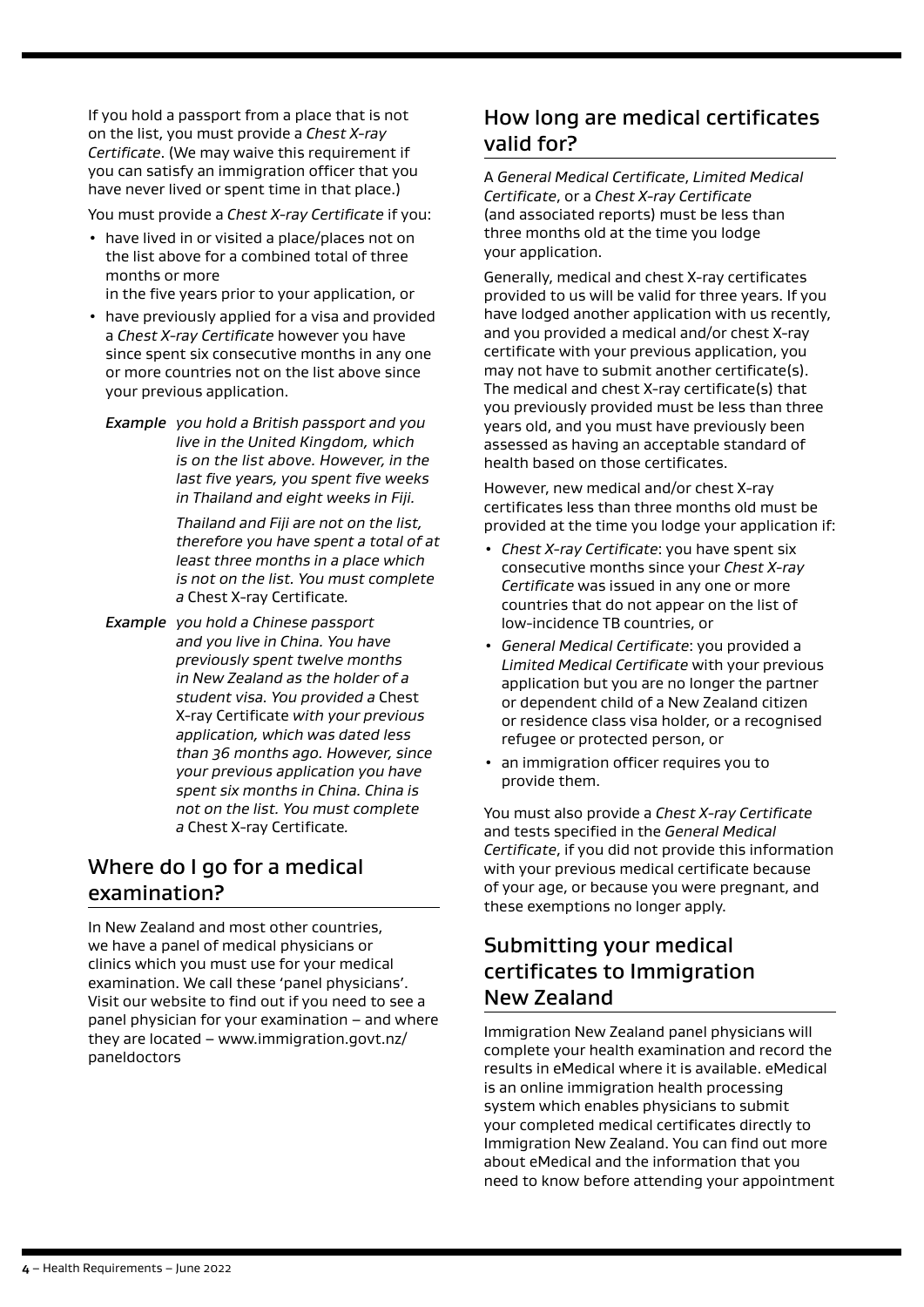at an eMedical clinic at www.immigration.govt. nz/healthinfo. If your medical certificates were submitted to Immigration New Zealand through eMedical you will need to ask the physician or their clinic staff to provide you with your New Zealand eMedical reference number (NZER), so that you can include this number in your visa application. This number is in the top right corner of the eMedical Information Sheet that physicians and their clinic staff can print for you.

If your health examination was not completed in eMedical and is paper-based, then the physician is required to submit this to Immigration New Zealand directly. In this case you will need to provide the name of the clinic where your health examination was completed with your visa application and attach the receipt for the fee paid for your examination, as evidence that your examination took place.

If your medical certificate(s) was returned to you by the physician than you must submit it with your visa application.

# What will we do with information about your health?

When INZ has received your medical and chest X-ray certificates, and your application, we will assess your health status. We use the information that you provide in your application form, and your medical certificates (where required) as the basis of our assessment. In some cases, an immigration officer may refer medical certificates to an Immigration New Zealand medical assessor for advice.

We may request medical certificates or further medical information from you after you have lodged your application if we need to establish whether you have an acceptable standard of health.

# People who do not have an acceptable standard of health

If you or any family member included in your application does not have an acceptable standard of health, your application will be declined, unless we grant you a medical waiver.

### When a medical waiver can be considered

For residence class visa applications, we only consider medical waivers if you meet all of the other requirements for approval of your application.

For temporary entry class visa applications, we only consider medical waivers if you meet all of the other requirements for approval of your application, and:

- you are the partner or dependent child of a New Zealand citizen or residence class visa holder, or
- you have applied for a temporary visa as a seconded businessperson, or
- you have been recognised as having refugee or protection status in New Zealand.

### When a medical waiver cannot be granted

We cannot grant a medical waiver to you or any family member included in your application if that person:

- requires dialysis treatment, or an Immigration New Zealand medical assessor has indicated that dialysis treatment will be required within five years from the date of the medical assessment, or
- has severe haemophilia, or
- has a physical, intellectual, cognitive and/or sensory incapacity that requires full-time care, including care in the community, or
- currently has tuberculosis (TB) (any form including pulmonary, non-pulmonary, multidrug-resistant and extensively drugresistant TB) and has not completed full treatment for TB as outlined in the New Zealand *Guidelines for Tuberculosis Control*, or
- has a history, diagnostic findings or treatment for multidrug-resistant or extensively drugresistant TB, unless they have been cleared by a New Zealand respiratory or infectious diseases specialist upon review of their file or review of the applicant as outlined in the New Zealand *Guidelines for Tuberculosis Control*, or
- is applying for residence as the partner or dependent child of a New Zealand citizen or residence class visa holder, and was eligible for inclusion but was not included in their partner or parent's earlier application for residence, or was withdrawn from that earlier application, or
- is applying for a temporary entry class visa as the partner or dependent child of a New Zealand citizen or residence class visa holder, and was eligible for inclusion but was not included in their partner or parent's earlier application for residence, or was withdrawn from that earlier application.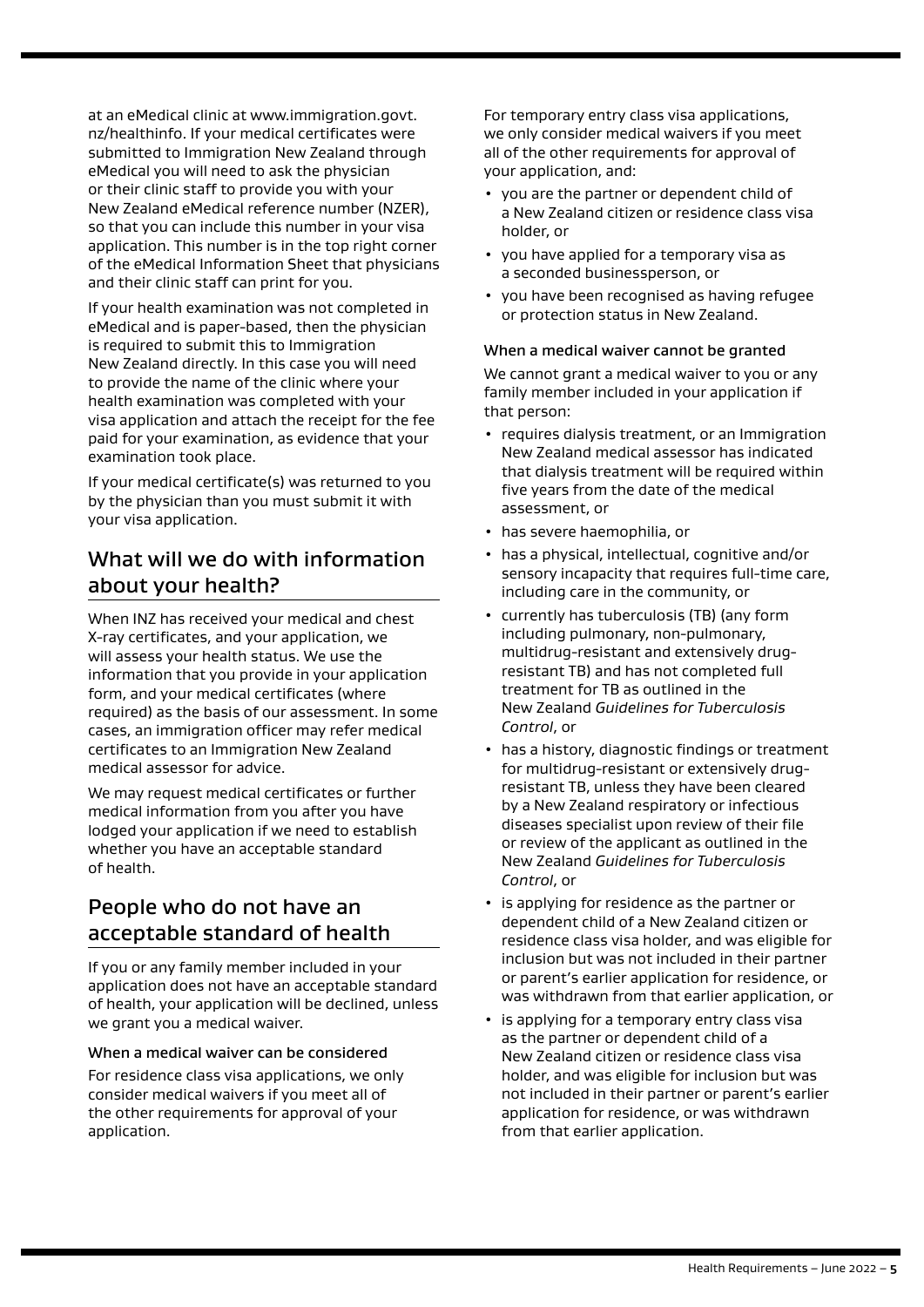# Applicants who are pregnant

If you are pregnant and required to provide a medical certificate, you should take a letter to your immigration medical examination from your own doctor, or lead maternity carer (obstetrician) to confirm the pregnancy and your expected date of delivery (EDD). Otherwise you may be required to undergo an additional blood test (BHCG) to confirm your pregnancy.

If you are applying for a temporary entry visa and intend to give birth in New Zealand, you must be a bona fide visitor, student or worker and be eligible for publicly funded maternity health services, or able to pay for maternity health services (evidence of at least NZ\$9,000 is required, in addition to funds for maintenance and accommodation).

If you are an applicant who would normally be required to provide a chest X-ray certificate, you do not have to provide one while pregnant. Unless you have recently provided a chest X-ray certificate with a previous application, however, you may only be granted a visa valid for three months after the date that you are due to give birth. In order to stay beyond this period once you have given birth, you will need to provide a chest X-ray certificate with an application for a further visa.

# Eligibility of temporary entrants to New Zealand for publicly funded maternity health services

The following table will give you an indication of whether you are eligible for publicly funded maternity health services, if you:

- hold a class of temporary entry visa described below, or
- are applying for a temporary entry visa of a class described below.

For comprehensive information on eligibility for publicly funded health and disability services you should refer to the Ministry of Health's website at www.health.govt.nz/eligibility.

Eligibility for all publicly funded health and disability services is determined by the Ministry of Health and not Immigration New Zealand. If you have any queries about the criteria for publicly funded health and disability services or don't appear to fit the criteria in the table but believe you are eligible for publicly funded maternity health services, you should contact the Ministry of Health.

If you do not fit within the criteria below, you will need to provide evidence that you have the funds to pay for maternity health services or have sponsorship, unless you can provide confirmation from the Ministry of Health that you are eligible for publicly funded maternity health services.

| <b>Class of temporary</b><br>entry visa                                                                                                                                                                               | Eligible for publicly funded maternity<br>health services?                                                                                                                                                                                                                                                                                                                                                                                                                                                                                                                                                                             |
|-----------------------------------------------------------------------------------------------------------------------------------------------------------------------------------------------------------------------|----------------------------------------------------------------------------------------------------------------------------------------------------------------------------------------------------------------------------------------------------------------------------------------------------------------------------------------------------------------------------------------------------------------------------------------------------------------------------------------------------------------------------------------------------------------------------------------------------------------------------------------|
| Visitor visa                                                                                                                                                                                                          | No, unless you are the partner or child<br>(under 18) of:<br>· a New Zealand citizen or resident<br>· an Australian citizen or permanent<br>resident who has or is intending<br>to stay in New Zealand for at least<br>two years<br>• a person who has a work visa valid<br>for at least two years (for work<br>visas that are granted offshore,<br>the two-year period starts from the<br>date of arrival in New Zealand), or<br>• an MFAT funded New Zealand<br>scholarship student.                                                                                                                                                 |
| Work visa (valid for<br>less than two years<br>in total)                                                                                                                                                              | No, unless you are:<br>• a participant in the Ministry of<br><b>Education Foreign Language</b><br>Teaching Assistantship Scheme<br>(partners and children are not<br>eligible), or<br>• the partner of:<br>-a New Zealand citizen or resident<br>- an Australian citizen or permanent<br>resident who has or is intending<br>to stay in New Zealand for at least<br>two years<br>- a person who has a work visa valid<br>for at least two years (for work<br>visas that are granted offshore,<br>the two-year period starts from<br>the date of arrival in New Zealand),<br>or<br>– an MFAT funded New Zealand<br>scholarship student. |
| Work visa (which<br>allows you to stay<br>in New Zealand for<br>two years or more<br>– this can include<br>any time you were<br>in New Zealand<br>lawfully and<br>continuously,<br>immediately<br>before getting your | Yes*                                                                                                                                                                                                                                                                                                                                                                                                                                                                                                                                                                                                                                   |

current work visa).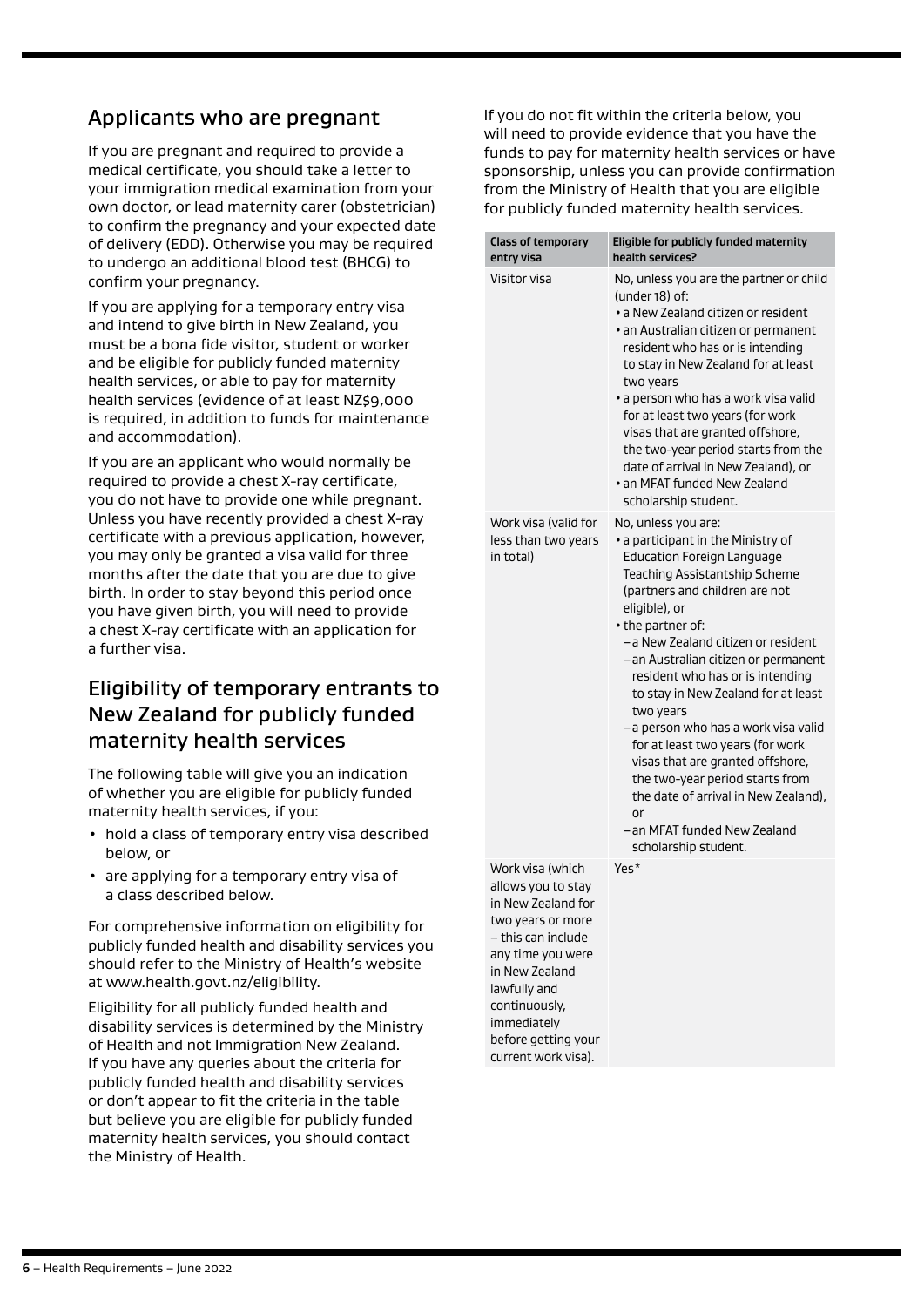| <b>Class of temporary</b><br>entry visa | Eligible for publicly funded maternity<br>health services?                                                                                                                                                                                                                                                                                                                                                                                                                                                                                                                                                                                                                                                                            |
|-----------------------------------------|---------------------------------------------------------------------------------------------------------------------------------------------------------------------------------------------------------------------------------------------------------------------------------------------------------------------------------------------------------------------------------------------------------------------------------------------------------------------------------------------------------------------------------------------------------------------------------------------------------------------------------------------------------------------------------------------------------------------------------------|
| Student visa                            | No, unless you are:<br>• the partner or child (under 18) of<br>a New Zealand citizen or resident<br>• the partner or child (under 18) of<br>an Australian citizen or permanent<br>resident who has or is intending<br>to stay in New Zealand for at least<br>two years<br>• the partner or child (under 18) of<br>a person who has a work visa valid<br>for at least two years (for work<br>visas that are granted offshore,<br>the two-year period starts from the<br>date of arrival in New Zealand)<br>. an MFAT funded New Zealand<br>scholarship student<br>• a child (under 18) of an MFAT funded<br>New Zealand scholarship student, or<br>• a Commonwealth Scholarship<br>Holder (partners and children are<br>not eligible). |
| Interim visa                            | No, unless you were eligible for<br>publicly funded health and disability<br>services immediately before your<br>interim visa was granted.                                                                                                                                                                                                                                                                                                                                                                                                                                                                                                                                                                                            |
| Limited visa                            | <b>No</b>                                                                                                                                                                                                                                                                                                                                                                                                                                                                                                                                                                                                                                                                                                                             |

Note: a work visa starts on the first day you hold that visa in New Zealand. If you were granted your visa before arriving in New Zealand then the first day will be the date you entered New Zealand.

Note: If you do not fit within the criteria in the table above, you may still be eligible for publicly funded health and disability services if you are:

- the partner of an eligible person (some exclusions are already referred to above), or
- a claimant for refugee or protection status, or
- a victim of people trafficking, or
- aged between 18 and 19 years old and your parent(s) held a work visa as at 15 April 2011 which has not yet expired and your parent(s) met the eligibility criteria under the former *Health and Disability Services Eligibility Direction 2003*, or
- a UK national. You may be eligible under the UK Reciprocal Health Agreement for partial funding of maternity health services. This generally means that immediate and necessary maternity care, including labour, birth and conditions related to pregnancy requiring prompt treatment are covered. Routine antenatal and postnatal services are not covered. Partners of UK nationals are not eligible.

If you cannot provide evidence of at least NZ\$9,000 to pay for maternity health services, you will need to obtain evidence from the district health board responsible for your health services, as to the portion of care you are eligible for. You will need to show this to INZ and provide evidence of funds available to pay the difference.

You should refer to the Ministry of Health's website at www.health.govt.nz/eligibility for more information if one of these scenarios applies to you, or if your specific situation does not appear to be covered.

# Eligibility of work visa holders for publicly funded health services

In some circumstances, once you have been granted a work visa, you will be eligible for publicly funded health services in New Zealand. To be eligible, you must hold a work visa allowing you to stay in New Zealand for two years or more (this can include any time you were in New Zealand lawfully and continuously, immediately before getting your current work visa). Please note that a work visa starts on the first day you hold that visa in New Zealand. If you were granted your visa before arriving in New Zealand then the first day will be the date you entered New Zealand.

# Eligibility of other temporary entrants for publicly funded health services

You may also be eligible for publicly funded health services in New Zealand by meeting other criteria. These criteria are set out in the New Zealand Health and Disability Services Eligibility Direction 2011, which can be accessed through the Ministry of Health's website at www.health.govt.nz/eligibility. For further information, please visit the Ministry of Health's website or contact them directly.

### For more information

Our Operational Manual, available online at www.immigration.govt.nz/opsmanual, contains comprehensive policy on health requirements.

If you have questions about the information in this guide:

- see our website www.immigration.govt.nz/ contactus
- telephone our call centre on 0508 558 855 (within New Zealand).